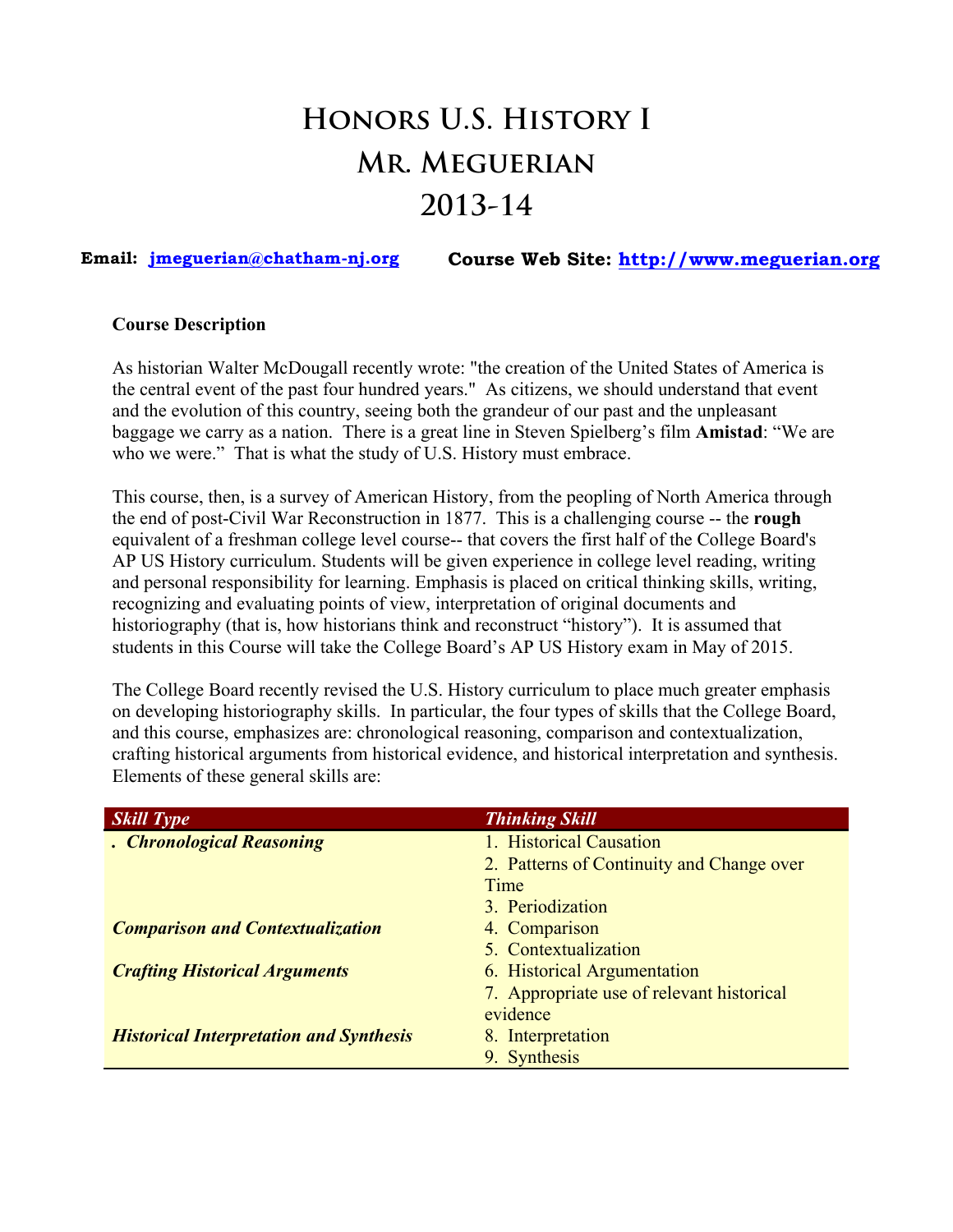Meguerian HUS1 syllabus -2013-2014

The College Board has further identified a set of learning objectives, organized by seven major themes that illustrate what students should know and be able to do by the end of the AP U.S. History course. The new themes are:

- **Identity**
- **Work, Exchange, and Technology**
- **Peopling**
- **Politics and Power**
- **America in the World**
- **Environment and Geography — Physical and Human**
- **Ideas, Beliefs, and Culture**

We will address each of these skills and the learning objectives within the first five of the nine historical periods identified by the new AP curriculum. Those five periods are:

# **PERIOD 1: 1491–1607**

**On a North American continent controlled by American Indians, contact among the peoples of Europe, the Americas, and West Africa created a new world.**

# **PERIOD 2: 1607–1754**

**Europeans and American Indians maneuvered and fought for dominance, control, and security in North America, and distinctive colonial and native societies emerged.**

# **PERIOD 3: 1754–1800**

**British imperial attempts to reassert control over its colonies and the colonial reaction to these attempts produced a new American republic, along with struggles over the new nation's social, political, and economic identity.**

# **PERIOD 4: 1800–1848**

**The new republic struggled to define and extend democratic ideals in the face of rapid economic, territorial, and demographic changes.**

# **PERIOD 5: 1844–1877**

**As the nation expanded and its population grew, regional tensions, especially over slavery, led to a civil war — the course and aftermath of which transformed American society.**

For our purposes, these 5 general periods will be further broken into sub-periods.

A wide variety of activities will be employed in this course. Students can expect to participate in cooperative projects that may include oral presentations, simulations or role-playing. Students are also required to participate in small and large group class discussions (thoughtful and active participation in class discussions and presentations comprise part of the course grade). Traditional lectures will also be a significant part of the curriculum. Videotapes, cartoons, maps, paintings, music and films will be used in conjunction with conventional assignments. Because religion played an essential role in the young life of the U.S., we will spend some time talking about the religious beliefs of 17th, 18th and 19th century Americans.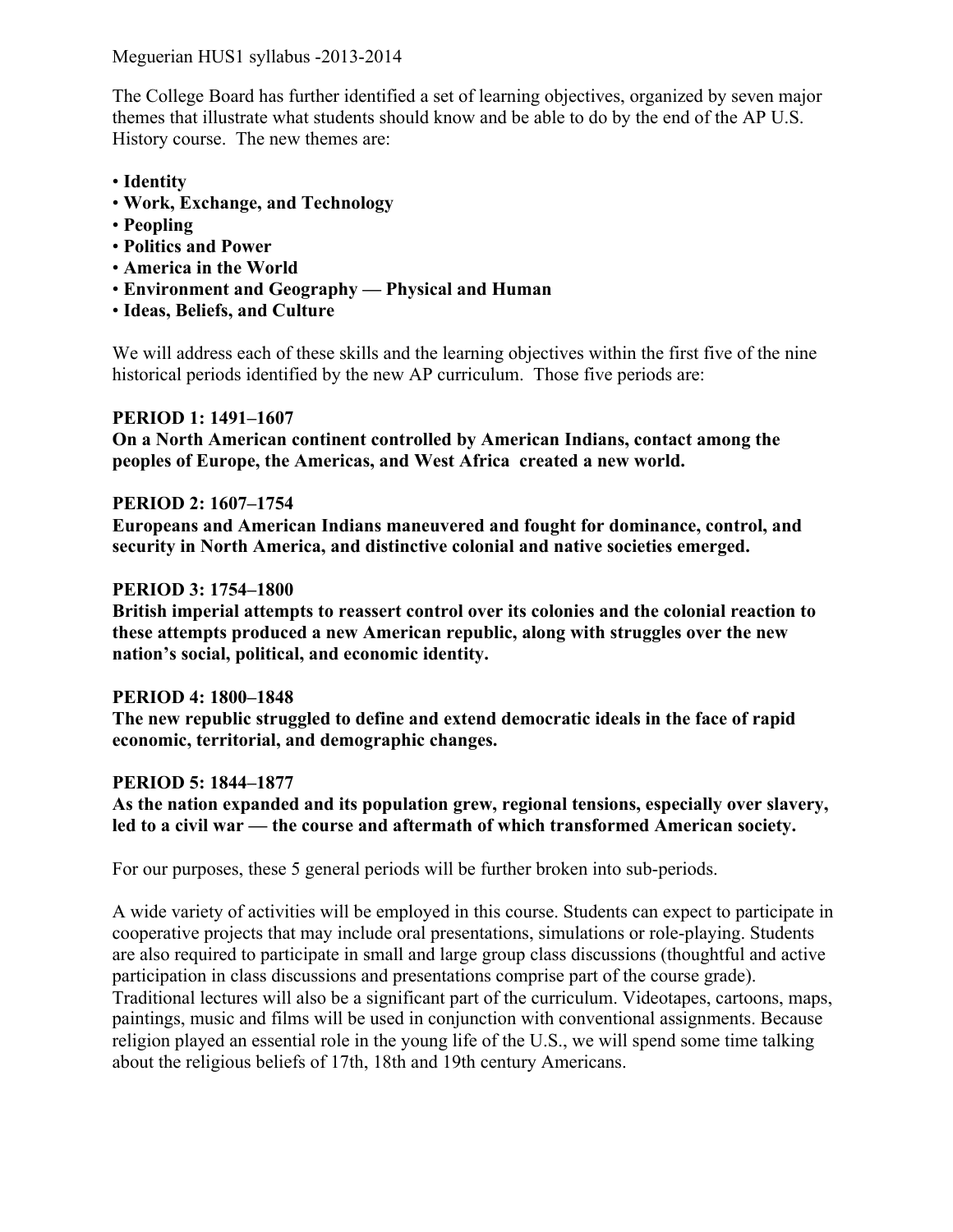Meguerian HUS1 syllabus -2013-2014

Tests and quizzes will be based on the readings assigned **AND** on class lectures and discussion. Students are expected to read the textbook and will be responsible for the content; **including that content not actually discussed in class**. **Taking notes on class discussions is critical**. Taking good class notes is a skill that we will work on during the year.

# **Instructional Materials**

--Textbook – Boyer, Paul S., et al., The Enduring Vision, 5th ed.

# **Grading**

Marking period grades are calculated on a total points system: points earned divided by points offered. Typical quarter grades will consist of approximately four test grades and several writing and in-class assignments. Class participation will be represented in the quarter grade by the rough equivalent of a test grade**. I do not offer extra credit opportunities**.

There will be a cumulative final in this course. Also, as part of the fourth marking period grade, each student will be required to prepare an 8-10 page research/thesis paper.

# **Behavior**

Students are expected to act their age and should expect to be treated in like fashion: as the musician Prince wrote: "Act your age not your shoe size. . . ." (While this might not cover those with really big feet, you get the point) Nothing detracts from the educational environment as much as random pockets of off-topic chatter between students: the students directly involved in the conversation miss content and other students, who may be distracted, miss an opportunity.

# **Honor Code**

All students are expected to do their own work. **Copying another student's homework OR jointly working on an assignment which is not designated a group** 

**assignment** is CHEATING, is unacceptable and it will be dealt with accordingly. Both the student copying and, if applicable, the student allowing the copying will be subject to the same discipline. (this includes the situation where two or more students collaborate on an assignment and present effectively the same responses) Parents and students are strongly advised to review the policies contained in the Chatham High student handbook at the beginning of the school year.

Plagiarism is also not acceptable. Material or ideas obtained by a student from an outside source and included in an assignment or project response must be properly cited: when in doubt, provide

# a citation. Be advised: **Copied or plagiarized assignments will receive a grade of zero and they may not be made-up in any way.**